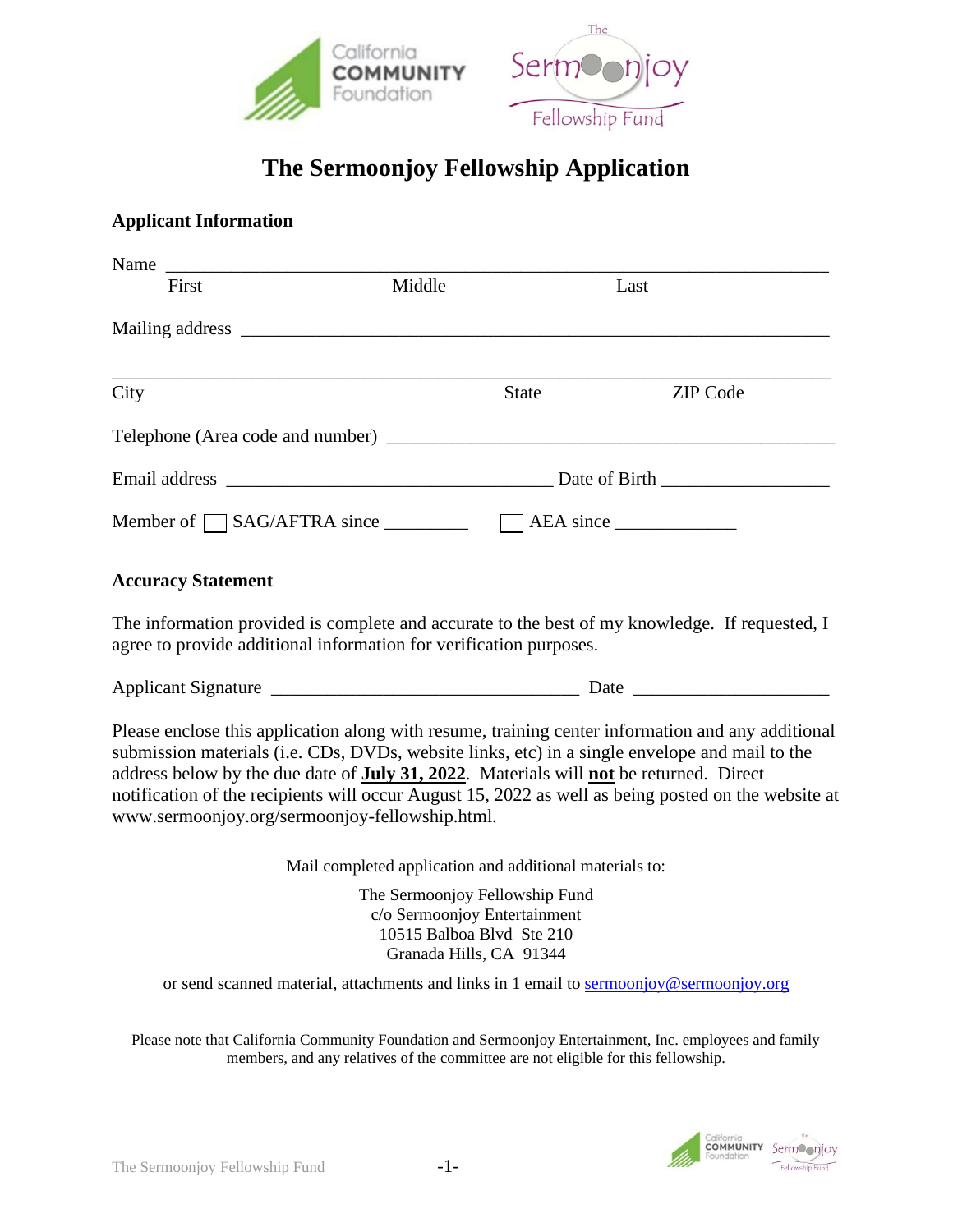#### **Applicant Explanation**

Explain why you need this fellowship and what you plan to do with the funds.



If more classes need to be added, include them in the detailed essay of intent.

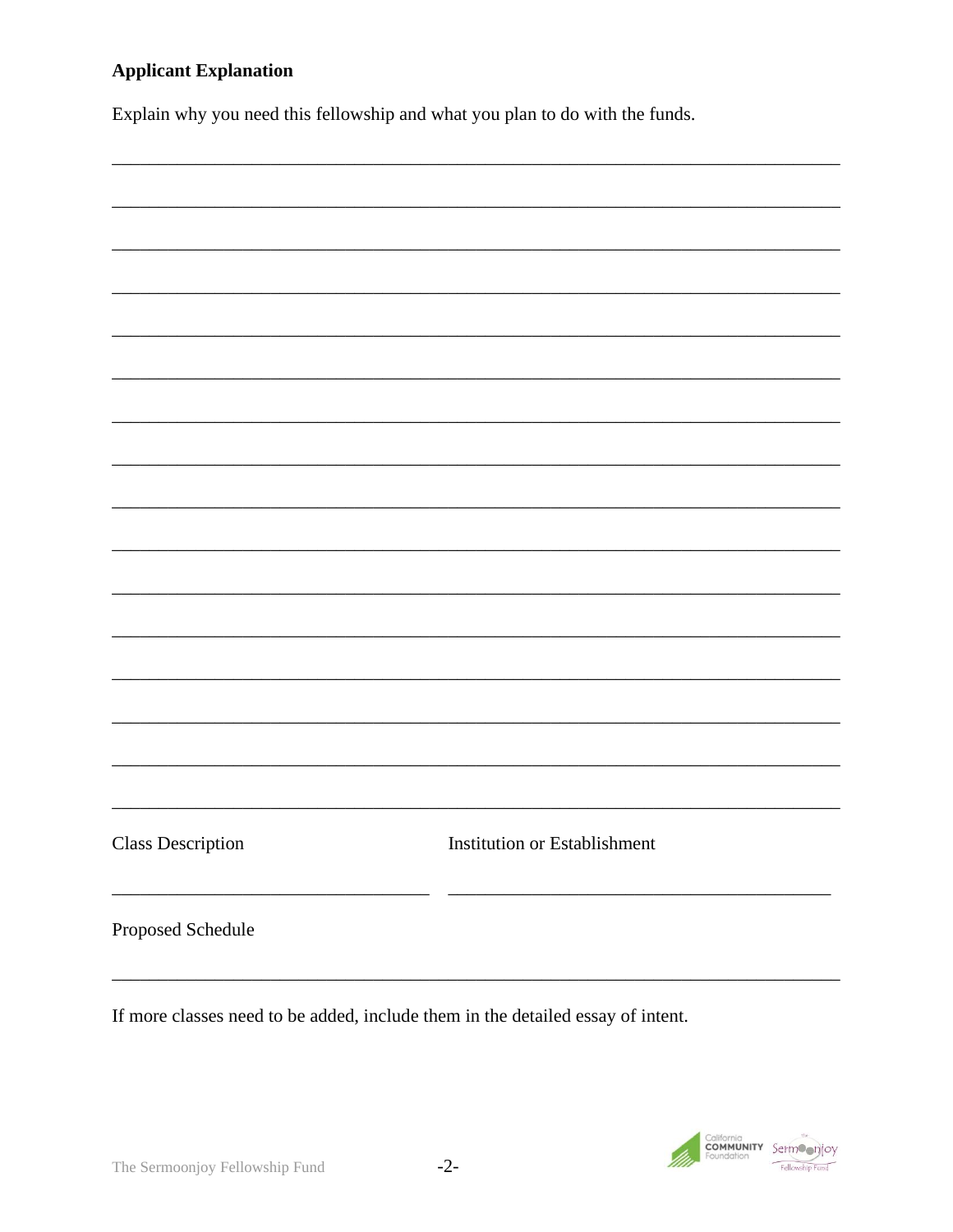### 1<sup>st</sup> Recommender Information (Professional Recommendation)

| Name of recommender                                           |                |       |        |                                                                                           |
|---------------------------------------------------------------|----------------|-------|--------|-------------------------------------------------------------------------------------------|
|                                                               | First          |       | Middle | Last                                                                                      |
|                                                               |                |       |        |                                                                                           |
|                                                               |                |       |        |                                                                                           |
|                                                               |                |       |        |                                                                                           |
|                                                               |                |       |        | ,我们也不会有什么。""我们的人,我们也不会有什么?""我们的人,我们也不会有什么?""我们的人,我们也不会有什么?""我们的人,我们也不会有什么?""我们的人          |
|                                                               | $\text{mo/yr}$ | mo/yr |        |                                                                                           |
|                                                               |                |       |        | Describe your professional knowledge and recommendation of candidate for this fellowship: |
|                                                               |                |       |        |                                                                                           |
|                                                               |                |       |        |                                                                                           |
|                                                               |                |       |        |                                                                                           |
|                                                               |                |       |        | ,我们也不能在这里的时候,我们也不能在这里的时候,我们也不能会在这里的时候,我们也不能会在这里的时候,我们也不能会在这里的时候,我们也不能会在这里的时候,我们也不         |
|                                                               |                |       |        |                                                                                           |
|                                                               |                |       |        |                                                                                           |
|                                                               |                |       |        |                                                                                           |
|                                                               |                |       |        |                                                                                           |
|                                                               |                |       |        |                                                                                           |
|                                                               |                |       |        |                                                                                           |
|                                                               |                |       |        |                                                                                           |
|                                                               |                |       |        |                                                                                           |
| Continue on back or with attachments if more space is needed. |                |       |        |                                                                                           |
|                                                               |                |       |        |                                                                                           |